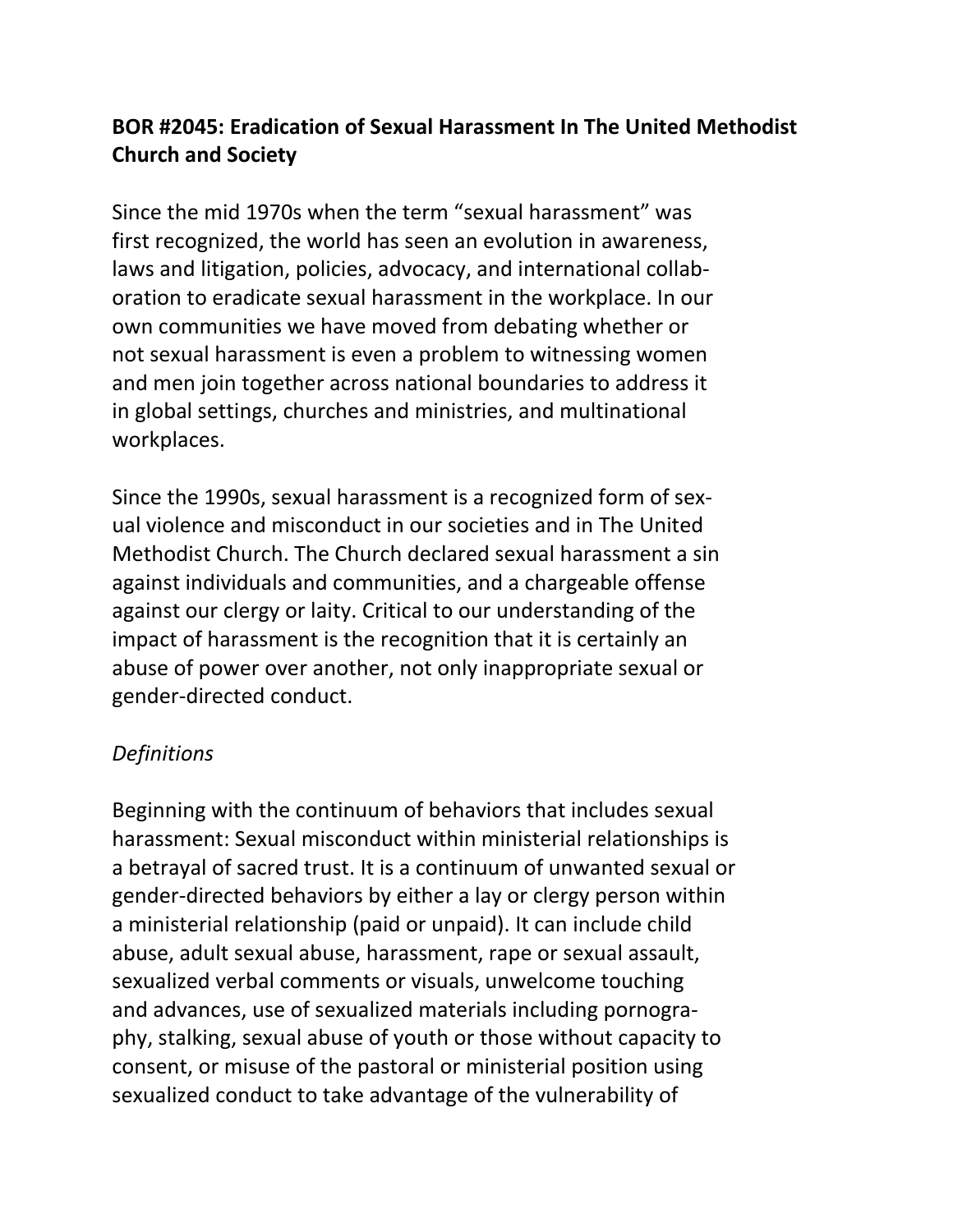another. It includes criminal behaviors in some nations, states, or communities.

Sexual harassment is a form of sexual misconduct. The Social Principles define it as "any unwanted sexual comment, advance or demand, either verbal or physical, that is reasonably perceived by the recipient as demeaning, intimidating, or coercive. Sexual harassment must be understood as an exploitation and abuse of a power relationship rather than as an exclusively sexual issue. Sexual harassment includes, but is not limited to, the creation of a hostile or abusive working environment resulting from discrimination on the basis of gender" (¶ 161J).

To clarify further, it is unwanted sexual or gender-directed behavior within a pastoral, employment, ministerial (including volunteers), mentor, or colleague relationship that is so severe or pervasive that it alters the conditions of employment or volunteer work or unreasonably interferes with the employee or volunteer's performance. It can create a hostile, offensive environment that can include unwanted sexual jokes, repeated advances, touching, displays, or comments that insult, degrade, or sexually exploit women, men, elders, children, or youth.

Generally, anyone can be a target and anyone can harass women, men, youth, interns, volunteers, all racial/ethnic groups, any level of employee, clergy, or laity. In the learning place, it affects any student of either gender, any grade, any teacher or professional, or any volunteer.

Businesses, governments, congregations, and organizations lose significant human and financial resources when harassment is permitted to devastate workers, customers, or members. It damages self-esteem, productivity, and ability to minister or earn wages. It can result in illness, absenteeism, poor performance, loss of promotions and opportunities. For students it can result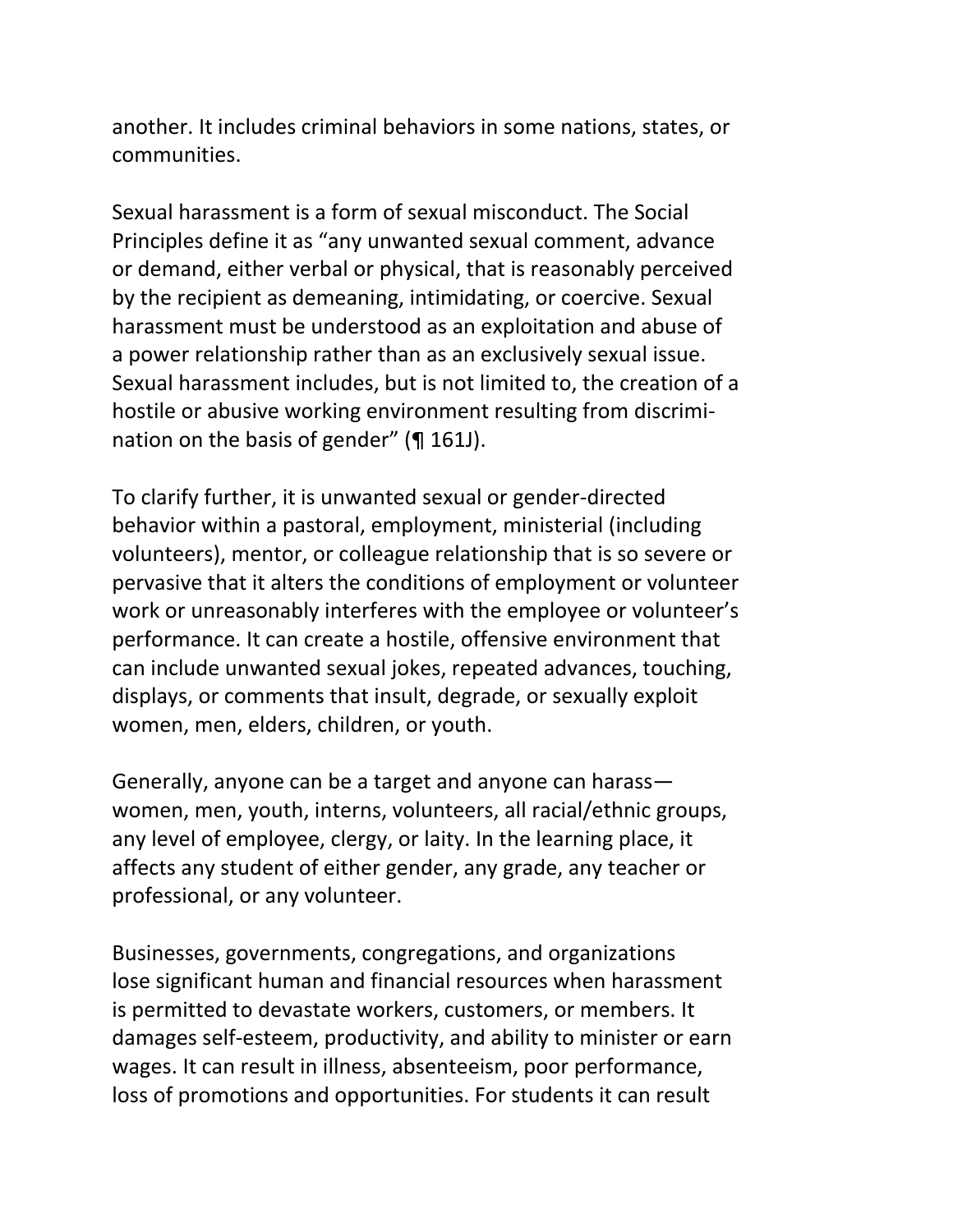in failure, absenteeism, isolation from peers, loss of self-esteem and learning potential, withdrawal from teams and groups, and illness. Families of the harassed and others in work, worship, and learning places are also victims of the hostile, intimidating environment harassment creates.

## *Harassment in the Church*

In the church, harassment can occur between a staff person, pastor, committee or council chairperson, church school teacher or helper, student, camper, counselor, youth worker, volunteer, or chaperone, paid or unpaid. It can happen on the bus to camp, in a youth group or Bible study, on a church computer or in choir rehearsal. The devastating effects on persons when it happens in a faith community jeopardize spiritual life, theological meaning, and relationships. For some, the loss of a sense of safety and sanctuary can be permanent. In 1990, the General Council on Ministries released the study mandated by General Conference in 1988 examining sexual harassment in The UMC. Then, half of the clergy, 20 percent of laity, nearly half of students, and 37 percent of church staff had had an experience of harassment in a church setting. Nearly 20 years ago we had much work to do to eradicate this form of sexual misconduct and violence.

Four quadrennia later, good work has been done toward the elimination of sexual harassment in the Church. Thirty-five annual conferences now assign oversight of harassment issues to a "team," and many conferences require sexual misconduct awareness training for all clergy. Since the General Conference mandated sexual harassment policies in 1996, more and more churches of every size continue to report policies in place (in 2007: 34 percent of smallest and 86 percent of largest membership congregations have policies—up from 9 percent and 36 percent, respectively, in 1995). The General Commission on the Status and Role of Women has provided support and counsel to victims and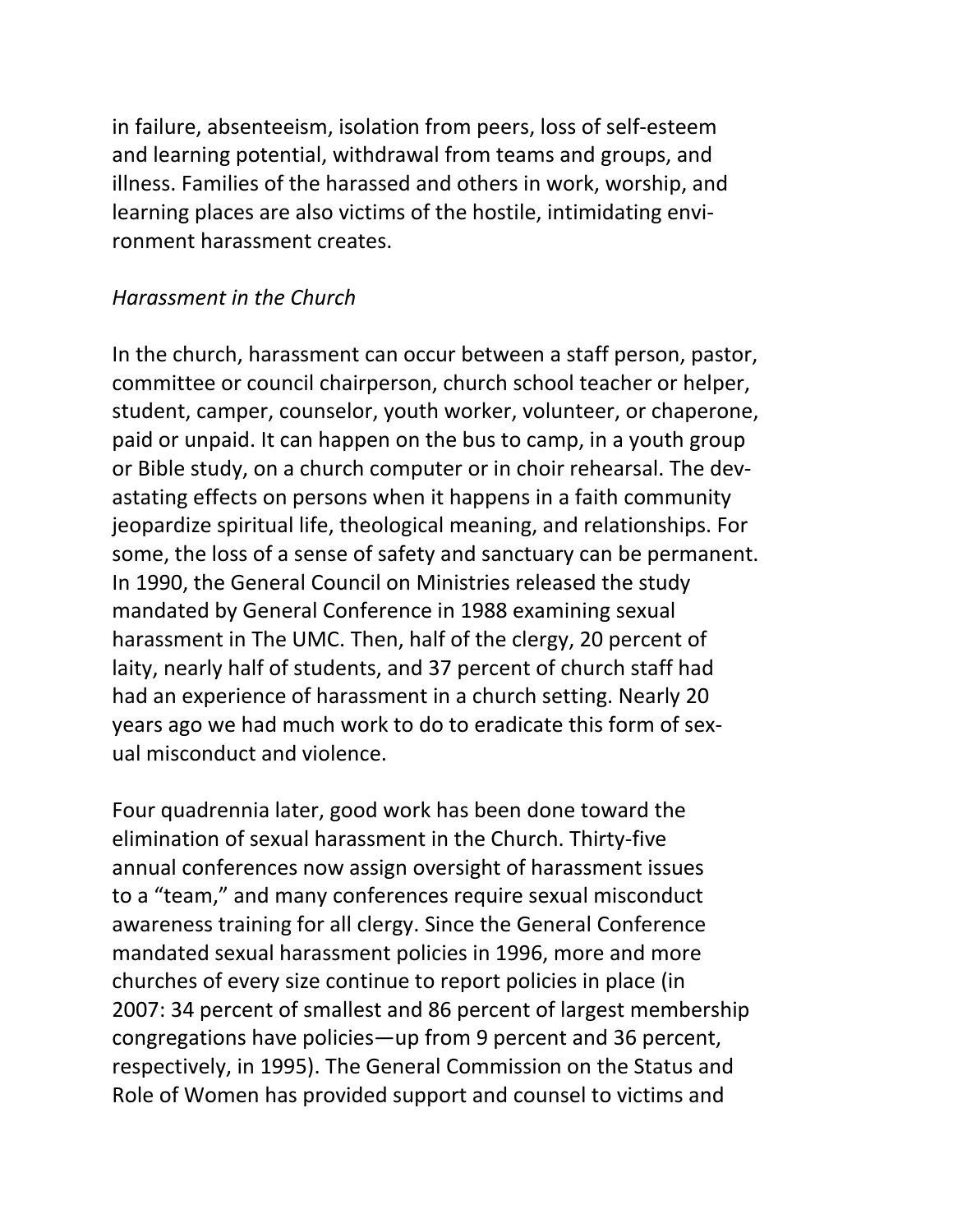church officials in hundreds of cases.

But the most recent surveys of our progress in eradicating sexual harassment (2005 and 20071) are very troubling: sexual harassment remains a significant problem for women and men, lay and clergy in our church settings, programs, and with church property (including computers and the Internet):

1. Awareness of the denomination's policy on sexual harassment is relatively high (higher among clergy than laity), but awareness of the resources for victims and congregations is much lower.

2. While every local congregation is required to have a policy and procedure on sexual misconduct, including sexual harassment, in 2007 only 34 percent of small and 86 percent of largest membership churches report that they do.

3. Ninety percent of pastors have attended at least one sexual ethics training, but only one of four pastors has attended supplementary training.

4. More than three-fourths of the clergywomen and half of the laywomen had experienced sexual harassment in the Church (only a third of laymen had); the most commonly reported settings were church meetings and offices, and workplaces and social gatherings at seminary.

5. Perpetrators are most often men and increasingly laypersons in the local church. Clergy commit over a third of reported offenses. A significant change since the 1990 study was significant increases in the number of laity harassing laity, and laity harassing clergy.

6. Local churches were most likely to trivialize reports/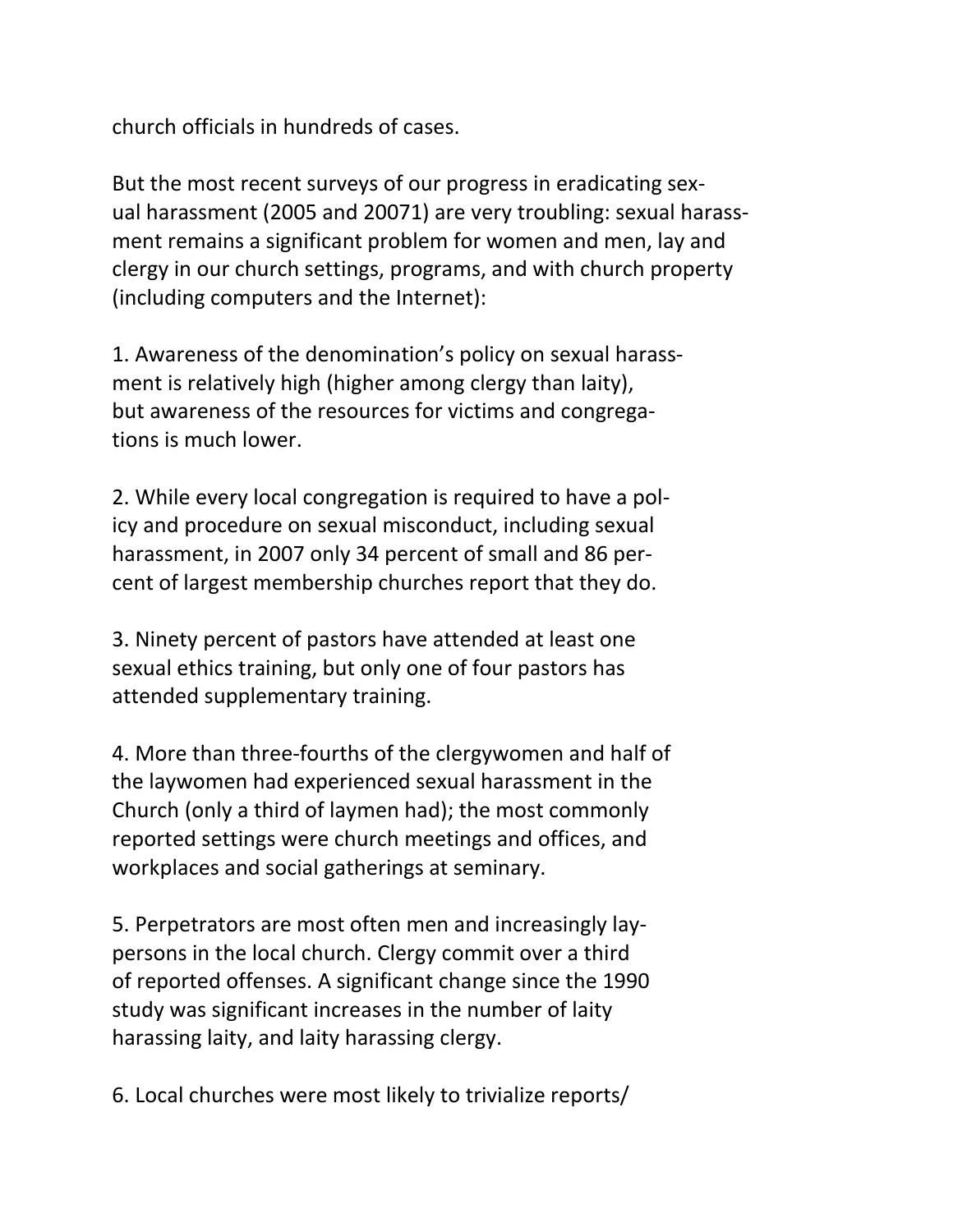complaints while seminaries and UM offices were more likely to move toward action against offenders.

7. Personal friends and relatives were most helpful to victims, while district superintendents, personnel officers, and seminary administrators were among the least helpful.

8. The most lasting negative effects were inability to work with the offender, emotional impacts, and worsened feelings about self and the church.

9. Smaller membership churches need resources and training specifically developed for their unique settings and dynamics.

1. "Sexual Harassment in The United Methodist Church 2005," and the "Qua-

drennial Local Church Survey 2007," by the General Commission on the **Status** 

and Role of Women," Chicago, Illinois, Gail Murphy-Geiss, Principal Investigator.

In The United Methodist Church, constant vigilance is needed to keep effective, updated policies and procedures in all places in the church. Regular training of our lay and clergy leaders is a critical ongoing ministry of our church, with focus on the troubling use of "cyber-sex" (sexualized material in telecommunications) in church programs, with church property, or on church premises.

In 2006, a significant national symposium addressing sexual misconduct in The United Methodist Church, "Do No Harm," was held. At that critical event, participants asked episcopal leaders to focus on clergy training, lay leadership training, and early intervention with problem clergy. Advocacy and intervention teams have been working in many conferences but not all, and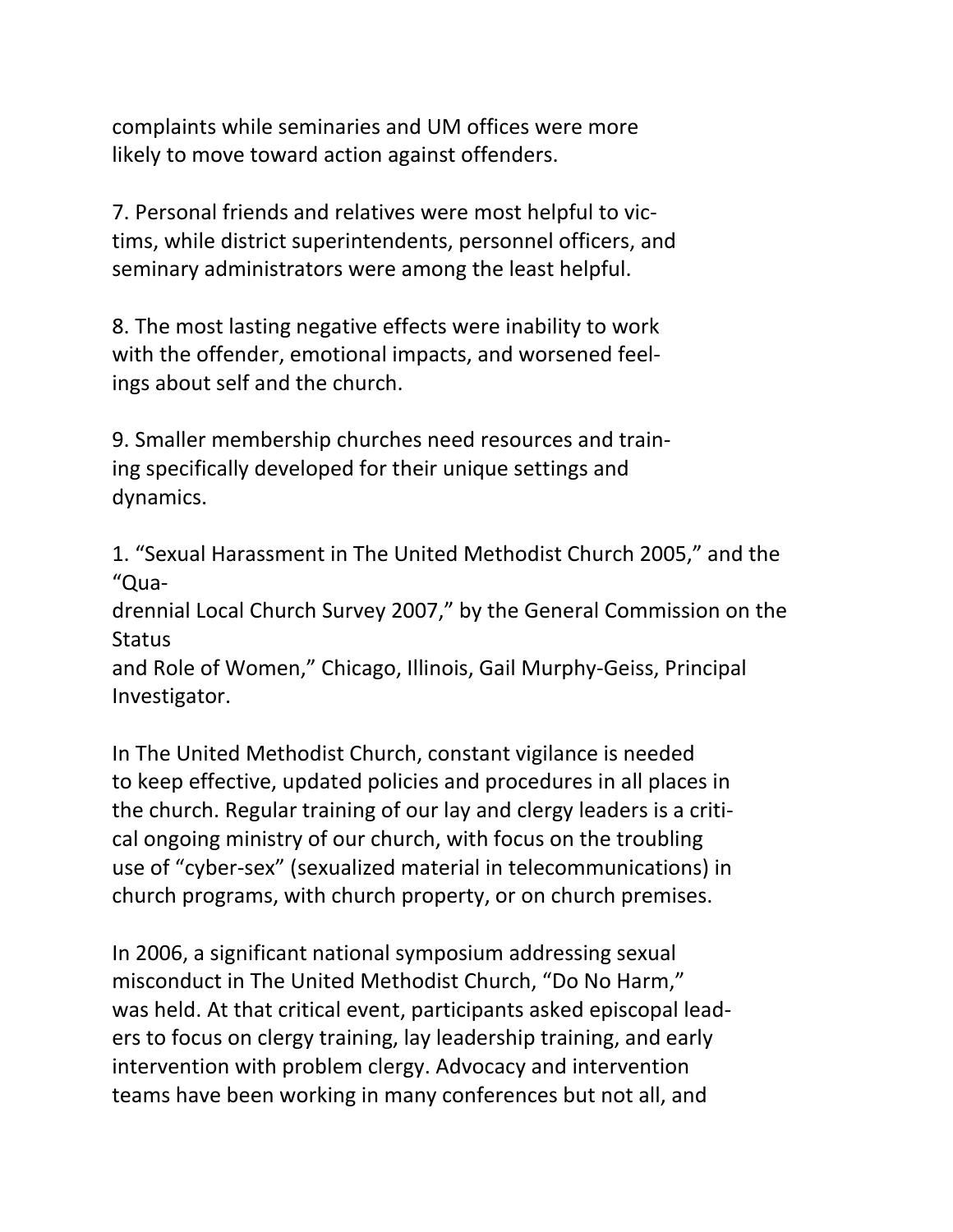every episcopal area needs to maintain working, effective channels and procedures. We need and are grateful for strong episcopal leadership across the Church who maintain our achievements and forcefully address existing barriers to a harassment-free denomination.

## *A Vision of God's Hospitable Community*

Sexual harassment destroys community. This alienating, sinful behavior causes brokenness in relationships—the opposite of God's intention for us. From the first biblical stories of human community in the garden to the letters of Paul to the first Christian communities, we learn that all of us, both female and male, are created in the image of God, and thus have been made equal in Christ. We are called to be stewards of God's community of hospitality where there is not only an absence of harassment, but also the presence of welcome, respect, and equality.

Therefore, the General Conference calls for intensified efforts worldwide to eradicate sexual harassment in the denomination and its institutions including these strategies:

1. Episcopal leaders implement plans to address and eradicate sexual harassment in each episcopal area including regular, updated training of clergy, early intervention with problem clergy, and regular training of lay men and women, especially in smaller membership churches;

2. The General Commission on the Status and Role of Women, in collaboration with appropriate agencies (including the General Board of Discipleship's Safe Sanctuaries ministry), continue to develop and distribute resources to reduce the risk of abuse in local churches and increase United Methodists' understanding and action on sexual harassment in church and society;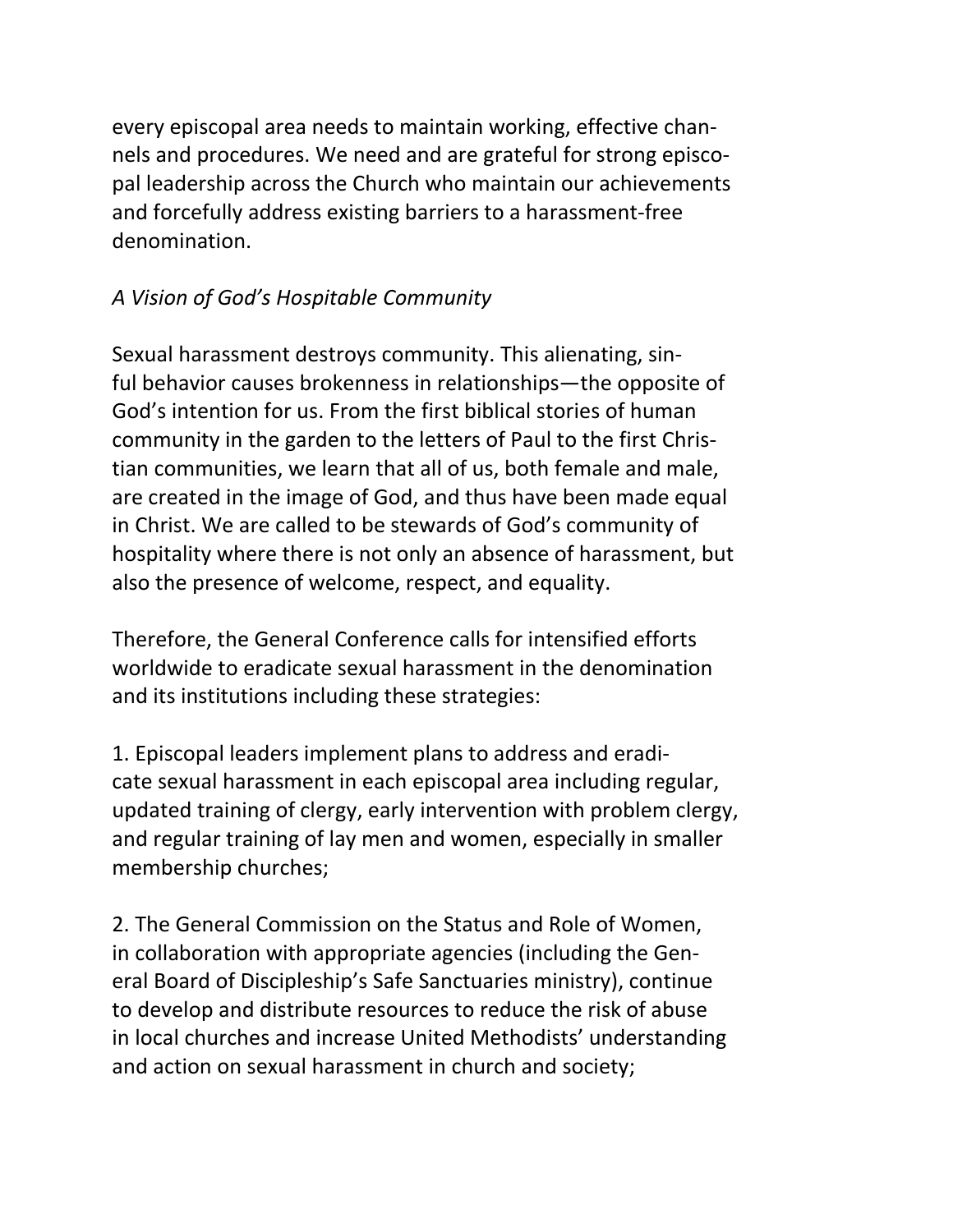3. The General Board of Higher Education and Ministry, in collaboration with appropriate agencies, develop and distribute resources on sexual harassment specific to those in ordained ministry and to lay leaders, students, faculty, and administrators of United Methodist-related educational institutions;

4. Annual conferences throughout the connection will encourage their local and national governments to collect accurate data on the incidence and nature of sexual harassment in their workplaces, and encourage their national governments to adopt laws, policies, and procedures for eradicating sexual harassment;

5. The General Commission on the Status and Role of Women continue to monitor and assess the Church's progress in eradicating sexual harassment and will seek ways to report its findings to the Church on the specific areas to be strengthened within the life of the Church including policy development, prevention, education, and training;

6. The General Board of Church and Society and the General Board of Global Ministries advocate for laws that prohibit sexual harassment in US workplaces, and continue to provide resources to the denomination on international initiatives to eradicate harassment and other forms of violence against women;

7. The Office of Christian Unity and Interreligious Relationships work cooperatively with the World Council of Churches "Decade to Overcome Violence" (2001-2010); and

8. The General Commission on the Status and Role of Women continue to conduct assessments of The United Methodist Church's progress to eradicate this behavior from the Church worldwide.

For more information and resources, see The Book of Resolu-